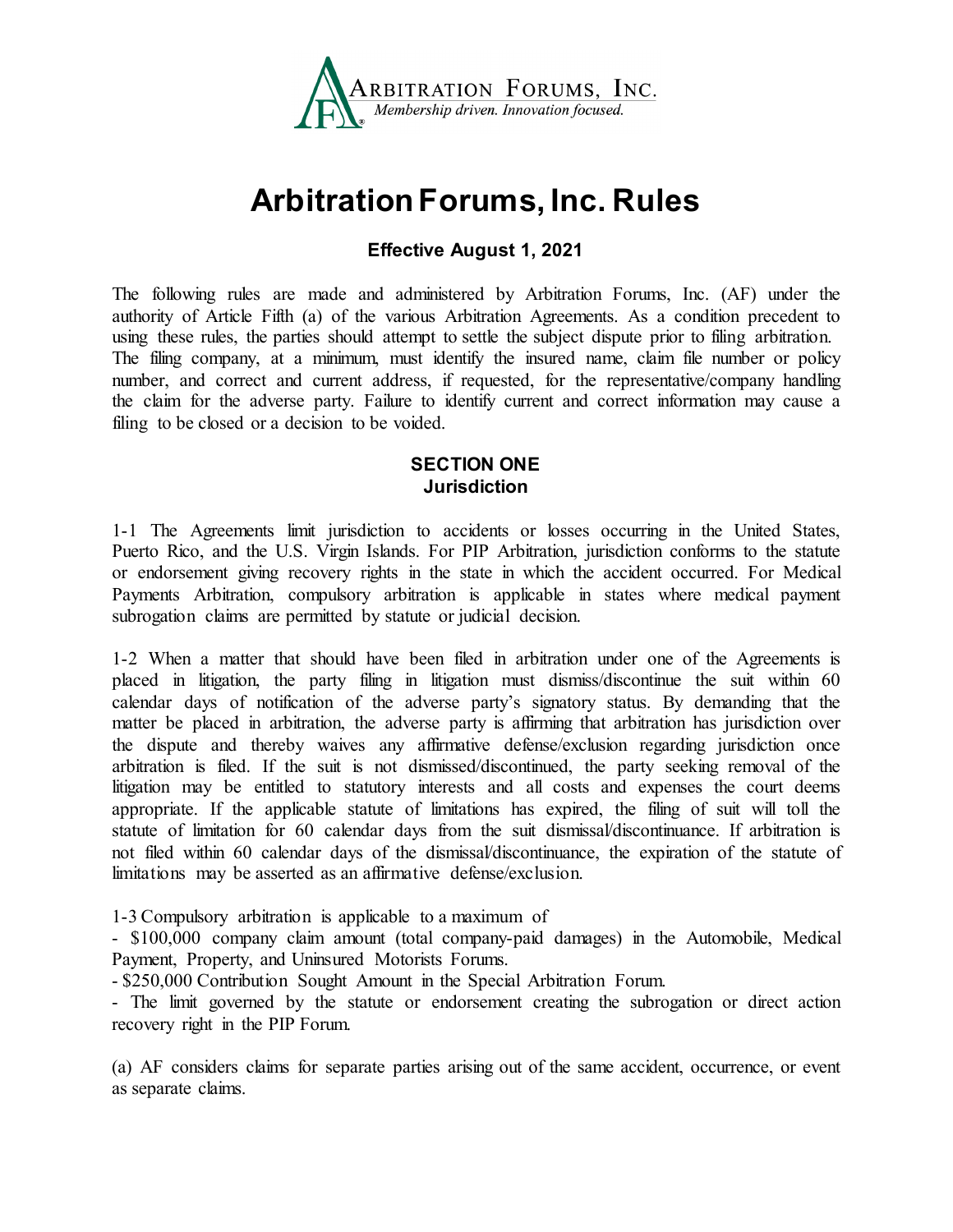(b) AF considers a claim and companion claim(s) for different lines of coverage as separate claims.

(c) The legal fees are not considered part of the program limit unless the policy limit includes legal fees.

(d) The deductible is not included as part of company claim amount (total company-paid damages).

1-4 A responding company may add other parties and/or argue the negligence of unnamed party(ies). The filing company may amend its application to add other members or consenting nonmembers or withdraw its filing to pursue recovery by other means. If the filing company allows the case to be heard, it thereby agrees to accept the award, if any, against any responding company and waive its right to pursue the balance directly from any unnamed party.

For new Auto filings and TRS PIP and Medical Payments filings, the Recovering Party should name all involved member companies and any consenting non-member companies, if applicable, in its filing. A responding company may add other parties and/or argue the negligence of unnamed party(ies). Where the negligence of an unnamed party(ies) is argued, the Recovering Party may either withdraw its filing and re-file at a later date or pursue recovery outside of intercompany arbitration, or allow the filing to be heard. By allowing the filing to be heard, the Recovering Party thereby agrees to accept any award against a responding company and waive its right to pursue the balance directly from any unnamed party.

## **SECTION TWO Procedure**

2-1 The filing company initiates arbitration by filing via AF's website. All amendments, reschedule requests, and evidence submissions (excluding physical evidence) must be received by the Materials Due Date posted by AF.

For new Auto filings and TRS PIP and Medical Payments filings, evidence must be attached to the filing when it is submitted, and amendments and reschedules are not allowed. The filing company will have the option to revisit the filing should a responding party assert policy limits, an exclusion, a damage dispute, or add a party.

Special Arbitration should be filed within 180 calendar days of payment to the claimant or the delay may be asserted as an affirmative defense/exclusion if it can be shown to have caused prejudice to the party raising the defense.

2-2 The responding company shall answer via AF's website. The answer, as well as any amendments, reschedule requests, and evidence submissions (excluding physical evidence), must be received by the Materials Due Date posted by AF.

For new Auto filings and TRS PIP and Medical Payments filings, the response must be submitted by the response due date, and evidence must be attached when submitted. No amendments may be made after submission.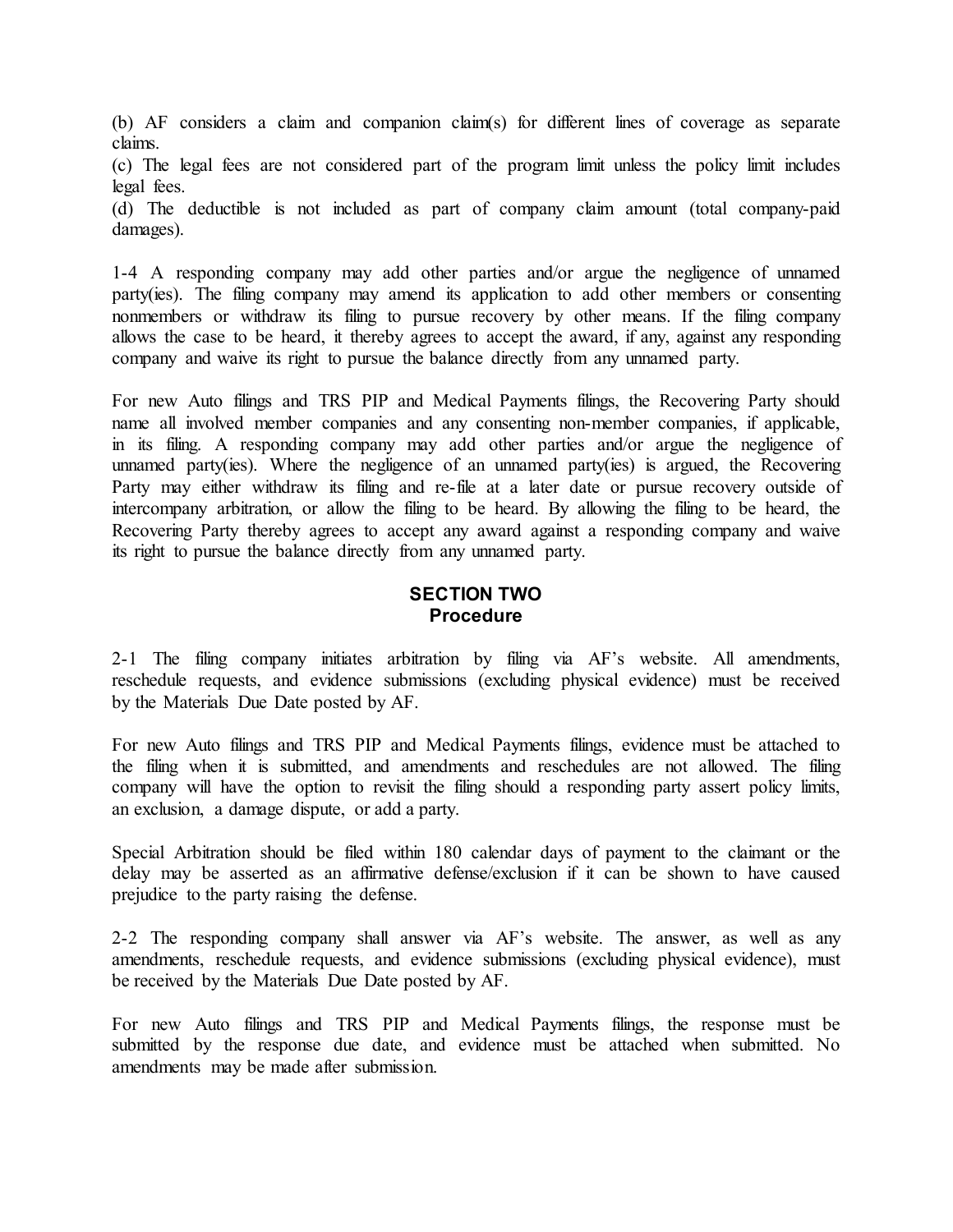If the responding company has a counterclaim, it must include it when it responds online. It must be heard with the original arbitration case or recovery is barred. The sole exception is where the responding company shows through documentary evidence that payment to its insured was made on or after the Materials Due Date for the original filing or anytime thereafter.

In addition to the above, for new Auto filings and TRS PIP and Medical Payments filings, the responding company must show through documentary evidence that payment to its insured was made on or after the response submission date, or, for new Auto filings have indicated that salvage was pending at the time of the original filing.

2-3 If seeking legal fees, a company must include these amounts in the filing or they are waived; additionally the company must justify their request for reimbursement and submit evidence that supports the amount.

2-4 The parties must raise and support affirmative pleadings or defenses in the *Affirmative Pleadings/Defenses* section or they are waived.

For new Auto filings and TRS PIP and Medical Payments filings, any exclusion must be raised and supported by the responding company for the applicable coverage feature damages, or it is waived.

If a denial/disclaimer of coverage is being pled (see definition of Denial/Disclaimer of Coverage [b]), the party will be ruled out of jurisdiction so long as a copy of the denial/disclaimer of coverage letter to the party seeking liability coverage for the loss is provided as part of the evidentiary material submitted. If no such letter is provided or where the denial concerns concurrent coverage (Article First (b), Special Arbitration Agreement), the case will be heard and the arbitrator(s) will consider and rule on the coverage defense.

2-5 If a responding company disputes damages, it must present all damages arguments and disputed dollar amounts, if known, in the Dispute Damages section.

For new Auto filings and TRS PIP and Medical Payments filings, damages must be disputed, where provided (including a proposed amount).

Arguments not properly raised will not be considered by the arbitrator. This includes, but is not limited to, issues such as repair and/or rental amounts, causation, and partial exclusions.

- 2-6 All companion claims will be heard together if
- (a) They are related by the parties online or
- (b) The parties notify AF of the relationship prior to one of them being heard.

For new Auto filings and TRS PIP and Medical Payments filings, only companion claims under the same coverage will be heard together and only when they are submitted together.

2-7 The filing company must immediately withdraw its filing online if the dispute is resolved, or immediately notify AF. Upon notification, AF will withdraw the case from arbitration.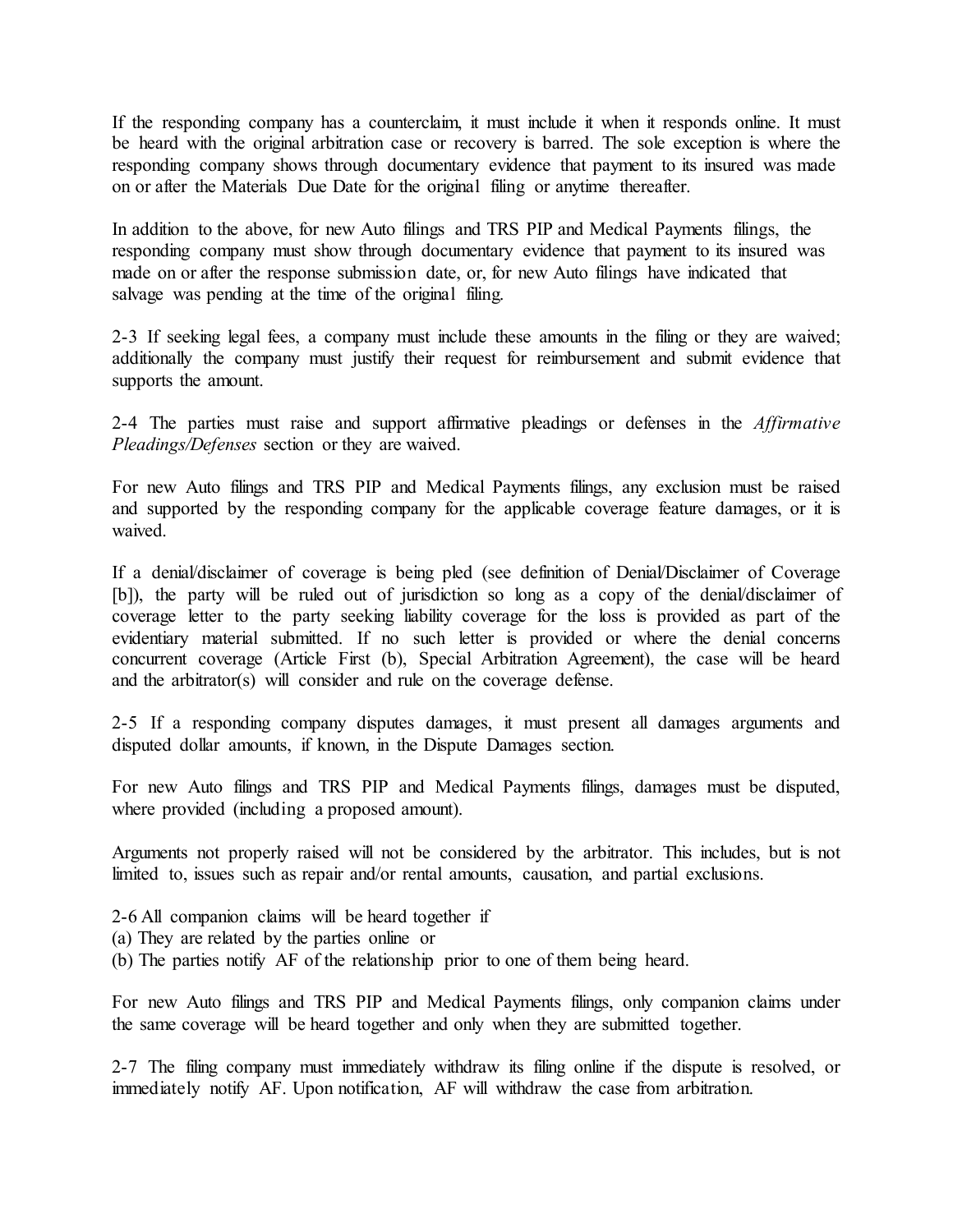2-8 If the responding company pleads an affirmative defense/exclusion and AF or the arbitrator closes the case based on no jurisdiction and it is subsequently discovered that arbitration was properly filed, the filing company may re-file the case in arbitration. The responding company will reimburse the filing company for all reasonable legal expenses and court costs resulting from the improper objection to jurisdiction as well as the additional arbitration filing fee.

2-9 Each party is permitted one reschedule of the Materials Due Date if selected

(a) By the Materials Due Date or

(b) Within three business days after the Materials Due Date, so long as the party has already submitted its documentation pursuant to Rule 2-1 or Rule 2-2.

AF will notify all parties of the new Materials Due Date. AF will charge the requesting party a fee. Additional reschedules may be granted with consent of all parties. Companion cases that are related to be heard together will be treated as one claim (i.e., only one reschedule per party for all cases).

For new Auto filings and TRS PIP and Medical Payments filings, a responding company is permitted one extension of its response due date, so long as the current response due date has not expired. The party requesting the extension is notified of its new response due date. AF will charge the requesting party a fee. No additional extensions are allowed. Companion filings across different coverages are separate cases, i.e., one extension per coverage filing, and will be heard separately.

2-10 Each party may request a one-year deferment and must provide the basis for the request in the Deferment Justification section. There will be no fee for an initial deferment request.

Deferment requests by the filing company will be automatically granted. A responding company may challenge the request if it believes the delay is not warranted. If challenged, the case will be heard and the arbitrator(s) will consider the validity of the request. If the request is upheld, the case will be deferred for one year from the date of filing. If the request is denied, the arbitrator will continue to hear the disputed issues.

Deferment requests by a responding company will be automatically challenged and the same process as outlined above will be followed.

For new Auto filings and TRS PIP and Medical Payments filings, a deferment request by any party will be granted. An adverse party may challenge the request if it believes the delay is not warranted. If challenged, an arbitrator will consider the validity of the deferment request. If the deferment is allowed, the case will remain deferred for one year from the deferment request date. If the deferment is not allowed, the case will continue as not deferred.

Companion cases that are related to be heard together will be treated as one claim (i.e., a deferment request applies to all related cases).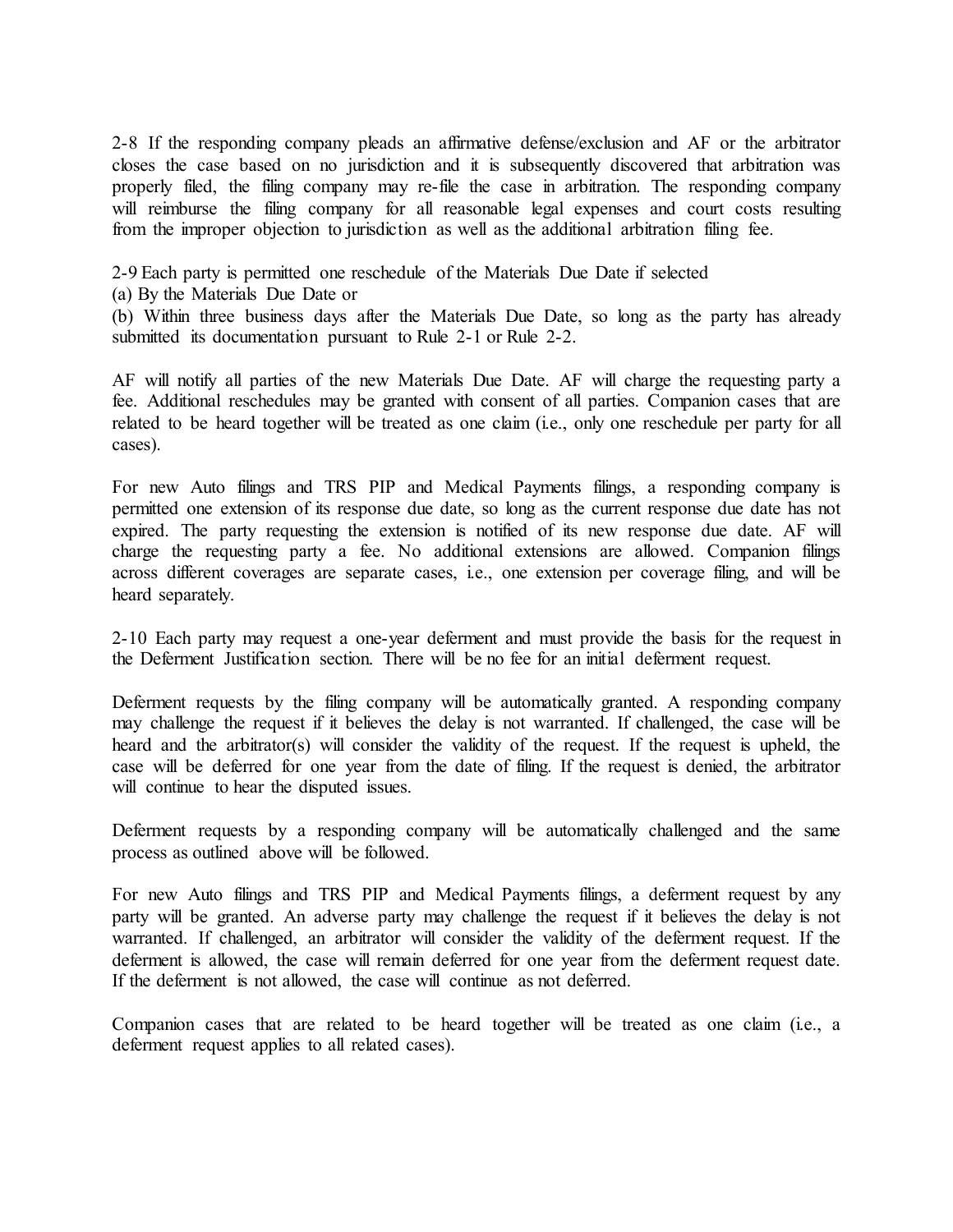For new Auto filings and TRS PIP and Medical Payments filings, filings across different coverages are treated as separate cases. A deferment request applies to the specific coverage(s) selected.

Any subsequent deferment requests will follow the above procedure. AF will charge the requesting party a fee for subsequent request(s).

An affirmative defense/exclusion is waived if it is available when the deferment request is made but is not asserted. This does not prohibit the responding company from subsequently asserting an affirmative defense/exclusion at the time it becomes available.

2-11 For product liability cases, reasonable accommodations should be made for the inspection of the alleged defective product(s). Failure to do so may result in case withdrawal if raised as an affirmative defense/exclusion and proven to be critical to defense of the claim.

2-12 Any party that participated in the original hearing may appeal a decision in the Property and Special Forums so long as the *Company Claim Amount* is \$10,000 and above (Property); the *Total Settlement Amount* is \$100,000 and above (Special).

(a) The appeal indicating the alleged error by the original arbitrator/panel must be submitted via [AF's website](https://www.arbfile.org/webapp/execute/postDecisionInquiry?actionCommand=init) within thirty (30) calendar days of the decision publication date.

(b) AF will notify the adverse party which will have thirty (30) calendar days from AF's notification to submit its response to the appeal via [AF's website.](https://www.arbfile.org/webapp/execute/postDecisionInquiry?actionCommand=init) A party waives its right to respond if its response is not timely received.

(c) AF will have the original file, decision, and appeal positions reviewed by an appeal panel determined by AF. No arbitrator from the original panel will sit on the appeal panel. No additional documentation or evidence is allowed. No personal appearances (i.e., company representative, witness, expert) of any type (i.e., telephone, videoconferencing, etc.) are allowed, even if such appearance was made when the case was originally heard. The appeal panel will review only the original file, decision, and the appeal positions.

(d) The appeal decision will be final and binding with no right to further review, appeal, or inquiry.

AF will charge a substantial, non-refundable fee to the party filing the appeal.

# **SECTION THREE Hearings**

3-1 AF will notify the parties at least 30 calendar days prior to the initial Materials Due Date and of any subsequent changes. For Special Arbitration cases, AF will give notice at least 50 calendar days prior to the initial Materials Due Date.

For new Auto filings and TRS PIP and Medical Payments filings, a responding company is notified 30 days prior to the response due date.

3-2 A case will be heard even if a responding company fails to answer.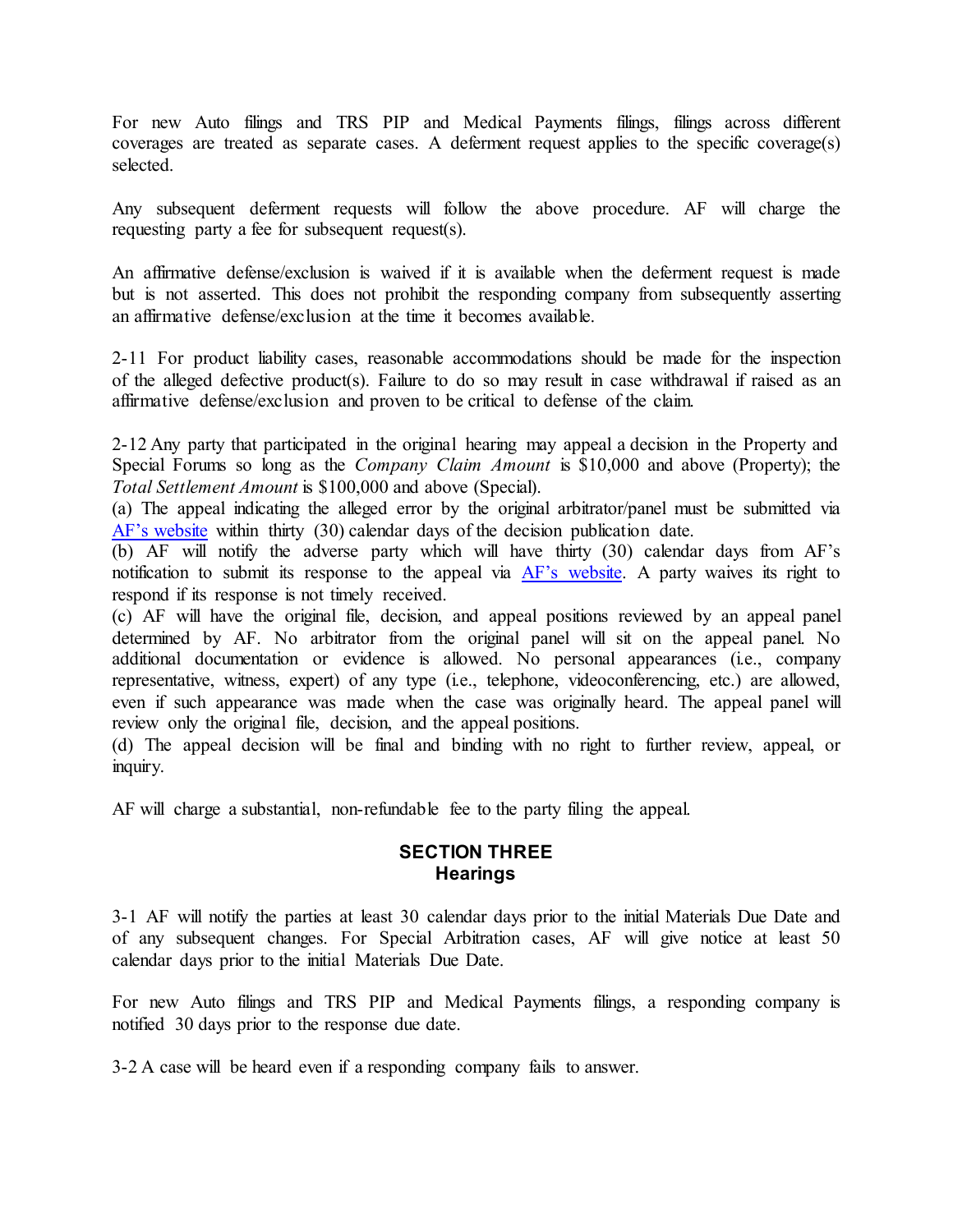3-3 One arbitrator will hear a case; however, a three-person panel may be requested if the Total Company-Paid Damages or Contribution Sought Amount (Special Arbitration) is \$15,000 and above.

A party requesting a three-person panel will be charged a three-person panel fee.

For new Auto filings and TRS PIP and Medical Payments filings, filings across different coverages are treated as separate cases, and heard separately.

3-4 The arbitrator(s) may request briefs of law or clarification of submitted materials (including policy limit issues). AF will notify the applicable party(ies) of the due date for the requested item(s). If the requested item(s) is not received by the due date, the case will be heard without them.

3-5 The arbitrator(s) may only consider (a) Affirmative pleadings or affirmative defenses/exclusions properly raised (b) Deferment requests that are supported in the *Deferment Justification* section (c) Evidence listed and attached/submitted (d) Amount entered as the *Total Company-Paid Damages, Contribution Sought Amount,* and/or *Legal fees*

(e) Disputed damages if properly argued per Rule 2-5

3-6 Procedure at arbitration hearings is informal and confidential. Formal rules of evidence do not apply. No recording of the proceedings, in any manner, is allowed.

3-7 A party may appear telephonically when a case is heard and include witnesses. The intent to do so must be noted where provided.

(a) The representative may only clarify, at the arbitrator's request, its contentions and submitted evidence.

(b) Insureds or witnesses may not appear without the presence of a company representative.

(c) Insureds or witnesses may appear only if their written or transcribed recorded statement or report is listed as evidence and their appearance is known to AF and all parties. They may only clarify, at the arbitrator's request, such statement or report for the arbitrator and may not present testimony or additional evidence. Specifically, witness testimony is not evidential.

(d) All parties will be dismissed after their appearance and will be subsequently notified of the decision.

3-8 No arbitrator will hear a case in which he/she personally or his/her company has any direct or indirect material interest.

3-9 A responding company may assert the coverage defenses of no liability policy in effect, denial of coverage, policy limits, or liability deductible/SIR via [AF's website](https://www.arbfile.org/webapp/execute/postDecisionInquiry?actionCommand=init) up to 60 calendar days from the decision publication date and a minimum of 60 calendar days before the statute of limitations expires.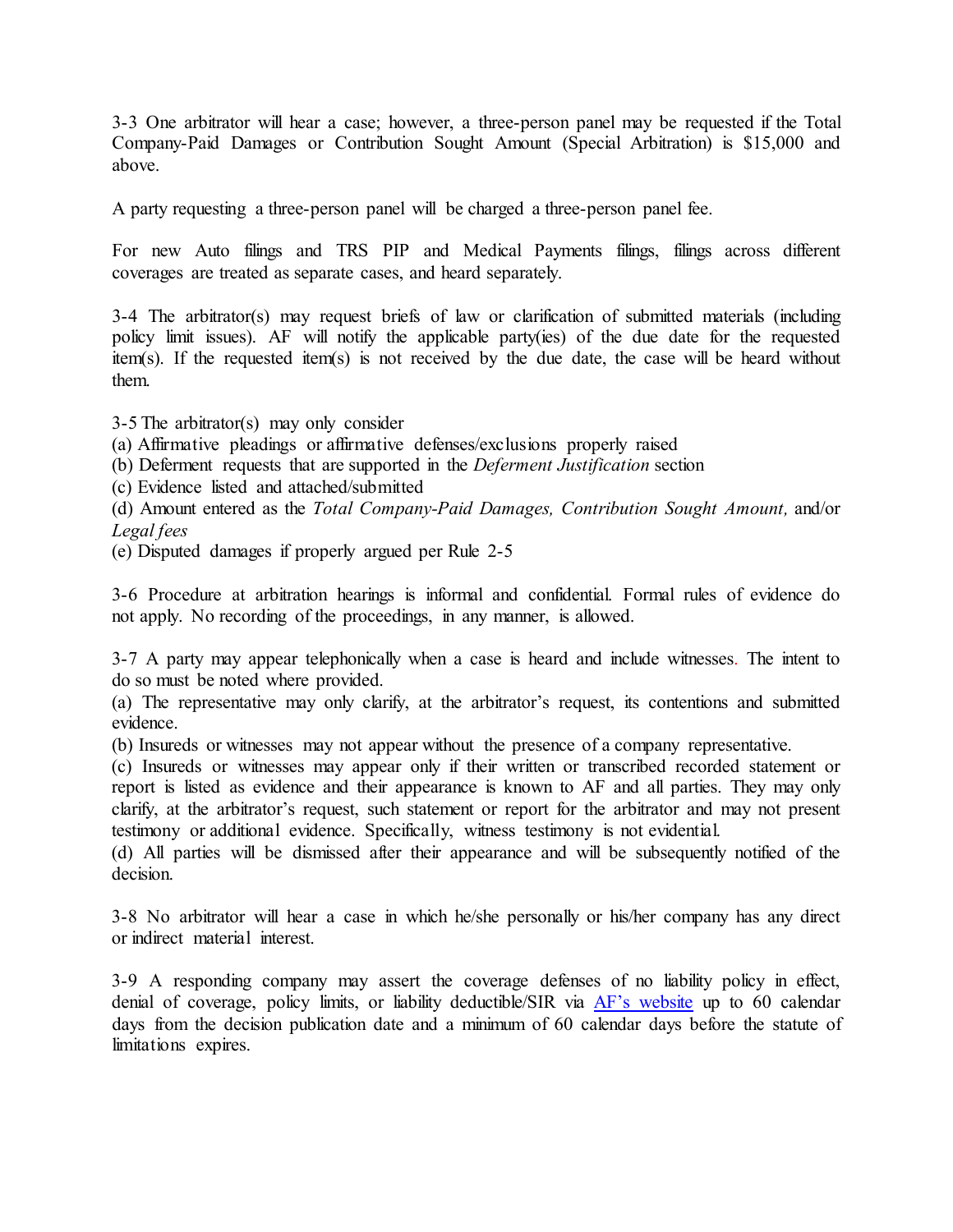A copy of the denial of coverage letter to the party seeking coverage for the loss, or proof of policy limits or liability deductible/SIR, must accompany the inquiry or no action will be taken.

When an award exceeds policy limits, the filing company will have the option to accept the policy limits as final settlement and forego recovery of the claim against the insured directly or have the decision voided to pursue alternative means of full recovery.

#### **SECTION FOUR Decisions**

4-1 Arbitration panels may not render default judgments. Decisions must be based on the evidence submitted. In the Uninsured Motorists Forum, the filing company must establish its basis for challenging the adverse company's denial of coverage and/or why the adverse company should reimburse the UM settlement. Liability and damages will not be disputed.

4-2 Pursuant to Article Third, the arbitrating companies must notify AF of a clerical or jurisdictional error via  $\overline{AF}$ 's website within  $\overline{30}$  calendar days after the decision's publication date. The determination as to whether or not an actual error was made is at AF's sole discretion and is not subject to further review, appeal, or inquiry. AF may also find and correct clerical or jurisdictional errors without notice from the arbitrating companies within 30 calendar days after publication of the decision.

4-3 Decisions will be posted on the AF website after the case is heard. Electronic signature(s) of the arbitrator(s) will be used.

## **SECTION FIVE Awards**

5-1 The parties shall pay all awards within thirty (30) calendar days of the decision publication date. Payments made as a result of the award are to be made only to the filing company and must include any deductible interest, if applicable, in the interest of good will between the companies.

5-2 When a party(ies) does not honor the award within thirty (30) calendar days after publication:

(a) The prevailing company must immediately send a request for payment to the adverse company.

(b) If the award remains unpaid thirty (30) calendar days after the request for payment, the prevailing company may request AF's assistance with the award payment.

(c) AF will notify the non-paying company.

(d) If the award remains unpaid for an additional thirty (30) calendar days, the prevailing company may seek legal recourse in pursuit of collection and is entitled to statutory interests and all legal fees and costs incurred in pursuing collection until the award is paid.

5-3 A filing company may file for supplemental damages if: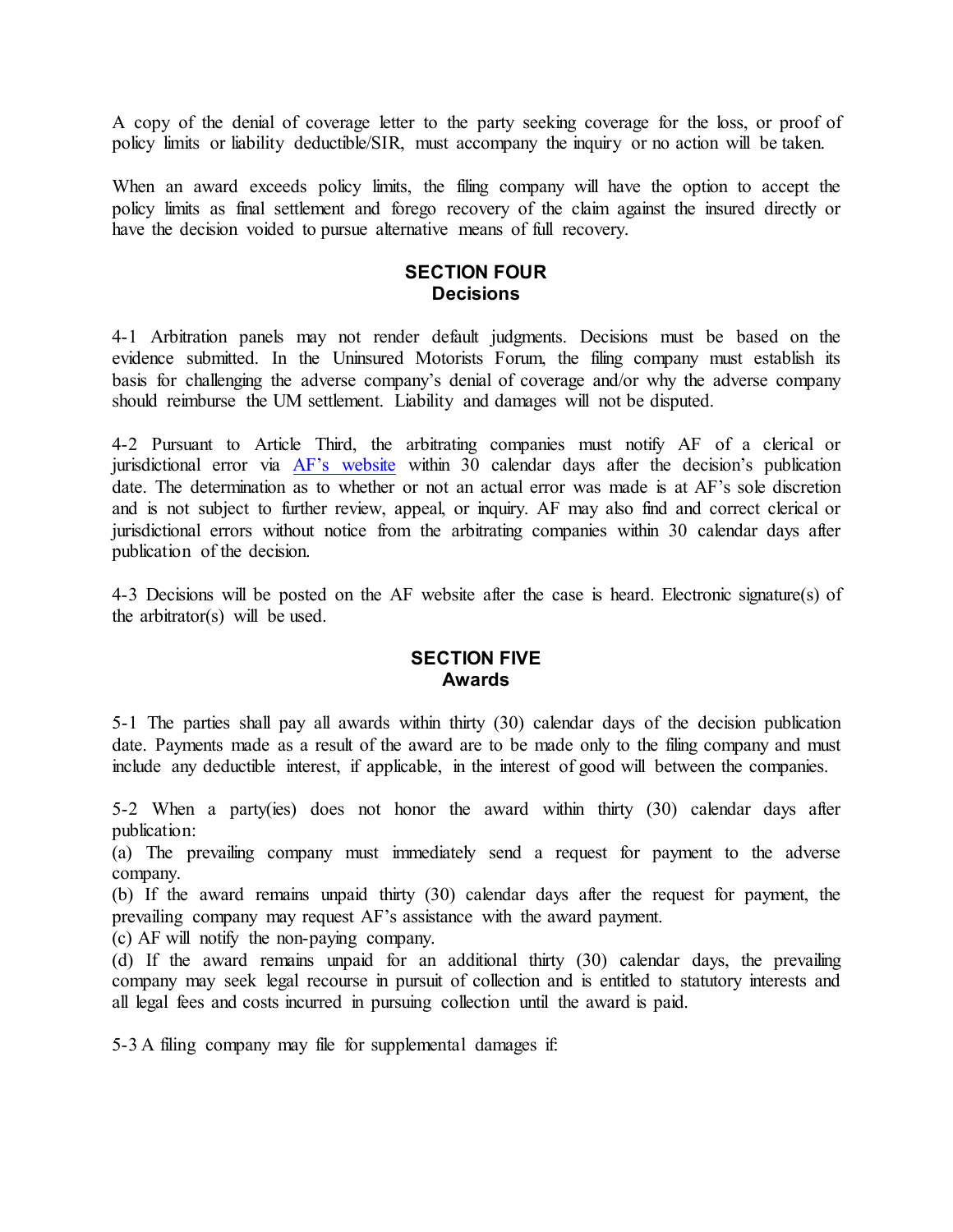For new Auto filings and TRS PIP and Medical Payments filings, the supplemental damages were paid on or after the initial filing submit date. (For new Auto filings, evidence submitted by the parties to support or dispute supplemental damages will be viewable by the parties.)

For the Property and Special (for workers compensation subrogation claims) programs, the supplemental damages were paid after the Materials Due Date of the original hearing or anytime thereafter.

For the PIP and Medical Payments programs, the supplemental damages were paid after the initial filing.

In all programs, the original liability decision is *res judicata*. The sole issue in these filings is the supplemental damages.

In Special Arbitration, if the original settlement of the claim is legally voided, the arbitration finding is nullified and the award payments must be returned.

## **SECTION SIX Administration**

6-1 The filing company incurs a filing fee payable to AF. A responding company that files a counterclaim shall also pay the prescribed filing fee. In Special Arbitration, all parties incur the prescribed filing fee.

6-2 AF will return physical evidence (i.e., defective parts, components), if requested as an administrative request and a self-addressed, stamped envelope of sufficient size and postage is provided. All other material will be destroyed following the hearing.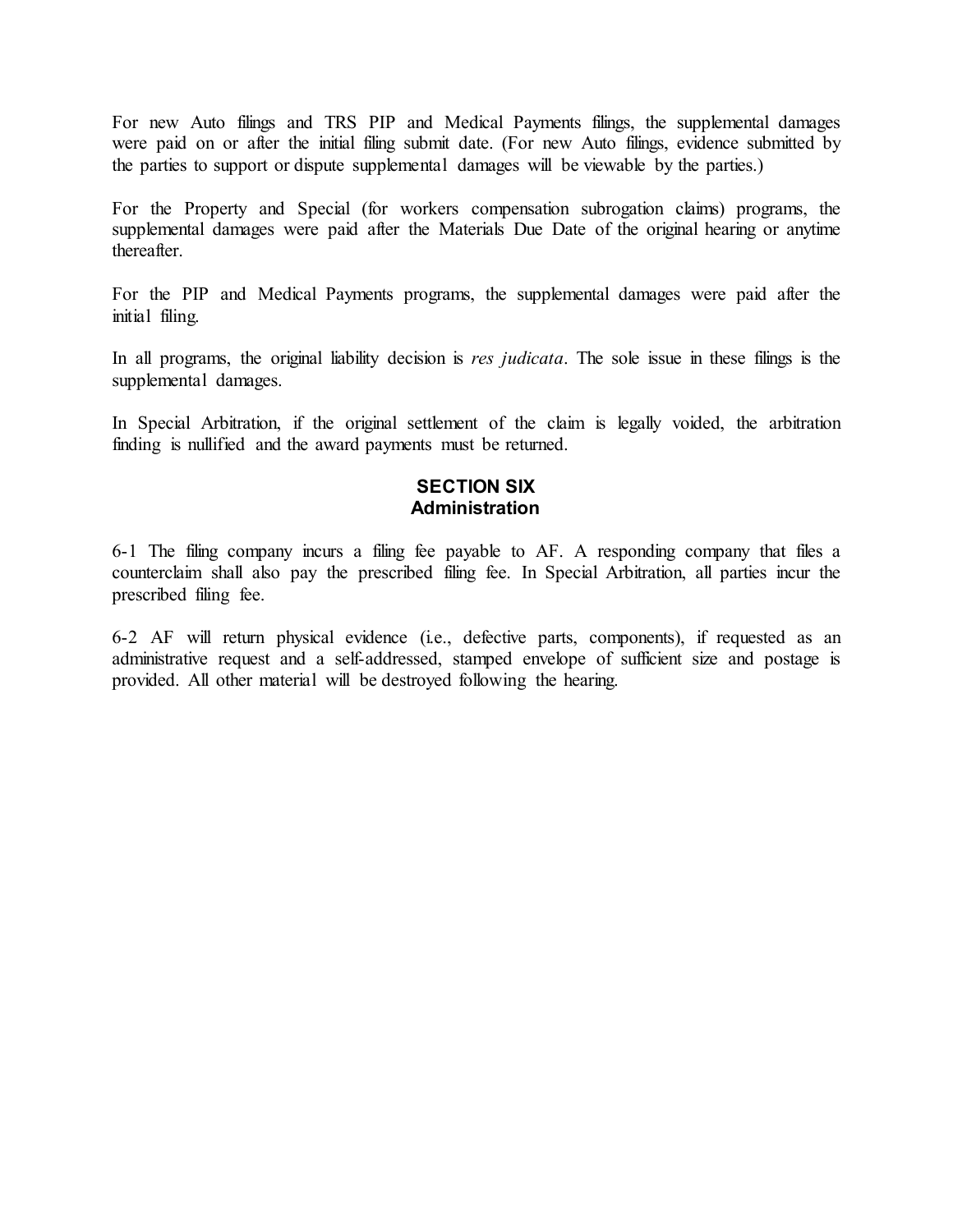#### **DEFINITIONS**

The following are definitions of terms as applied to the various Agreements and Rules.

**Adjournment** – An interruption of hearing at the discretion of the arbitrator(s) for a maximum of 30 days.

**Affirmative Defense** – A complete defense that does not address the allegations, but instead asserts that the filing is excluded from compulsory arbitration. See also **Exclusion.**

**Affirmative Pleading** – An issue or legal doctrine that reinforces the filing company's position or refutes an affirmative defense asserted by an opposing party. Examples include bailment and joint and several liability, which could change how damages are awarded.

**Casualty Insurance** – (Special Arbitration) An insurance contract that provides indemnity (including UM coverage; but excluding UIM coverage) and/or defense to the insured for legal liability arising from an accident, occurrence, or event for which the policy applies, resulting in bodily injury, property damage, personal injury, or advertising injury.

**Clerical Error** – A mistake made by Arbitration Forums' staff or the arbitrator(s). Examples of AF staff error include not providing proper notice of filing or not assigning a requested threeperson panel. Arbitrator errors include mathematical errors; switching the parties when recording the liability decision; referencing the lack of or need for evidence that was, in fact, submitted; applying, on his/her own, a state regulation or statute from a state other than the loss state; or misapplying an AF Rule or procedure. It is at AF's sole discretion to determine whether a correctible error was made.

**Collateral Estoppel** – A bar by judgment that precludes the re-litigation of issues litigated by the same parties on a different or the same cause of action.

**Commercial Property –** (Property Subrogation Arbitration) Coverage for businesses, institutions, or organizations to protect their property and/or business. Commercial Property coverage includes, but is not limited to, risks such as fire, burglary, theft, goods in transit covered by inland marine insurance, floaters, or endorsements.

**Companion Claim** – Any additional claim(s) by or against a participating party(ies) arising out of the same accident, occurrence, or event that falls under the same or another AF compulsory forum or coverage.

**Concurrent Coverage** – (Special Arbitration) Two or more policies of insurance and/or selfinsureds providing coverage to the same party or parties or the same risk or risks for the same accident, occurrence, or event. Concurrent coverage includes primary/excess disputes.

**Construction Defect Claim** – (Special Arbitration) A construction defect claim includes both indemnity and expense, paid or prospective. For completed (paid) constructive defect claims, there is a combined award limit for indemnity and expense of \$250,000 per responding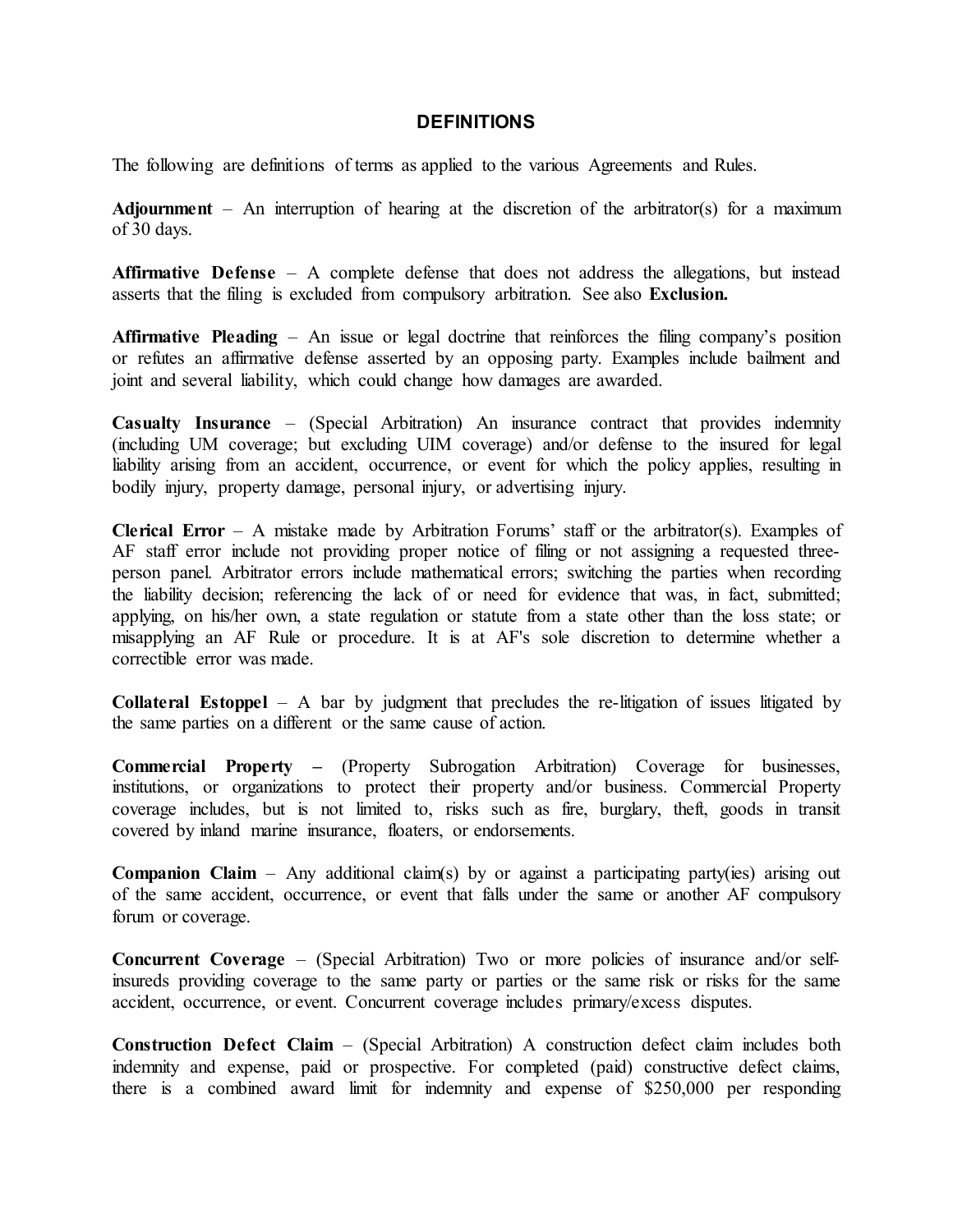company's insured per project. A perspective indemnity claim is not eligible for arbitration without consent of all parties. For prospective expense contribution issues, there is no monetary limit. All claimants (unit-residences) of a construction project, regardless of the manner or number of underlying claims, suits, or "companion claims" shall be considered as one claim for hearing and contribution limits.

**Construction Defect Dispute** – (Special Arbitration) A dispute among one or more Casualty insurance companies or entities that are "Self-Insured" for a construction defect claim involving completed operations resulting in damages to real property for which one or more Insurers or Self-Insurers provided defense and/or indemnity for the construction defect claim and allege that one or more other Insurers or Self-Insurers provided concurrent coverage for the same construction defect claim.

**Counterclaim** – A claim, resulting from the same accident or loss as the original claim, presented by the original Respondent against the original Applicant under the same coverage or forum. (Not applicable in the Special Arbitration forum).

**Deferment** – A postponement of a case being heard for one year from the date of filing or for new Auto filings and TRS PIP and Medical Payments filings from the deferment request date.

### **Denial/Disclaimer of Coverage -** A company's assertion that:

(a) there was no liability policy in effect at the time of the accident, occurrence, or event; or (b) a liability policy was in effect at the time of the accident, occurrence, or event, but such coverage has been denied/disclaimed to the party seeking liability coverage for the claim in dispute. (This applies only to a denial of coverage based on the event in dispute. If the denial is based on what damages the policy covers, i.e., work product, the case will proceed to hearing to determine what damages, if any, are payable per the policy.)

**Evidence –** All documentary or physical evidence submitted by a party. Parties are not permitted to see an opponent's evidence, except for evidence related to supplemental damages. Arbitrators are only permitted to consider evidence properly submitted by the parties.

**Exclusion** – A complete defense that does not address the allegations, but instead asserts that the filing is excluded from compulsory arbitration which precludes the arbitrator(s) from ruling on the disputed issue(s).

**Extension** – A postponement of the response due date by the responding party to prepare and submit its response. Only one extension may be requested by a responding party; a fee is incurred.

**Feature** – A set of damages from a claim, i.e., a damaged/injured vehicle/person.

**Jurisdictional Error** – Occurs when an arbitrator fails to rule on an Affirmative Defense/Exclusion; asserts an Affirmative Defense/Exclusion not pled by a party; renders a decision on an issue not in dispute or over which arbitration lacks jurisdiction; or improperly dismisses a case for lack of jurisdiction where jurisdiction exists.